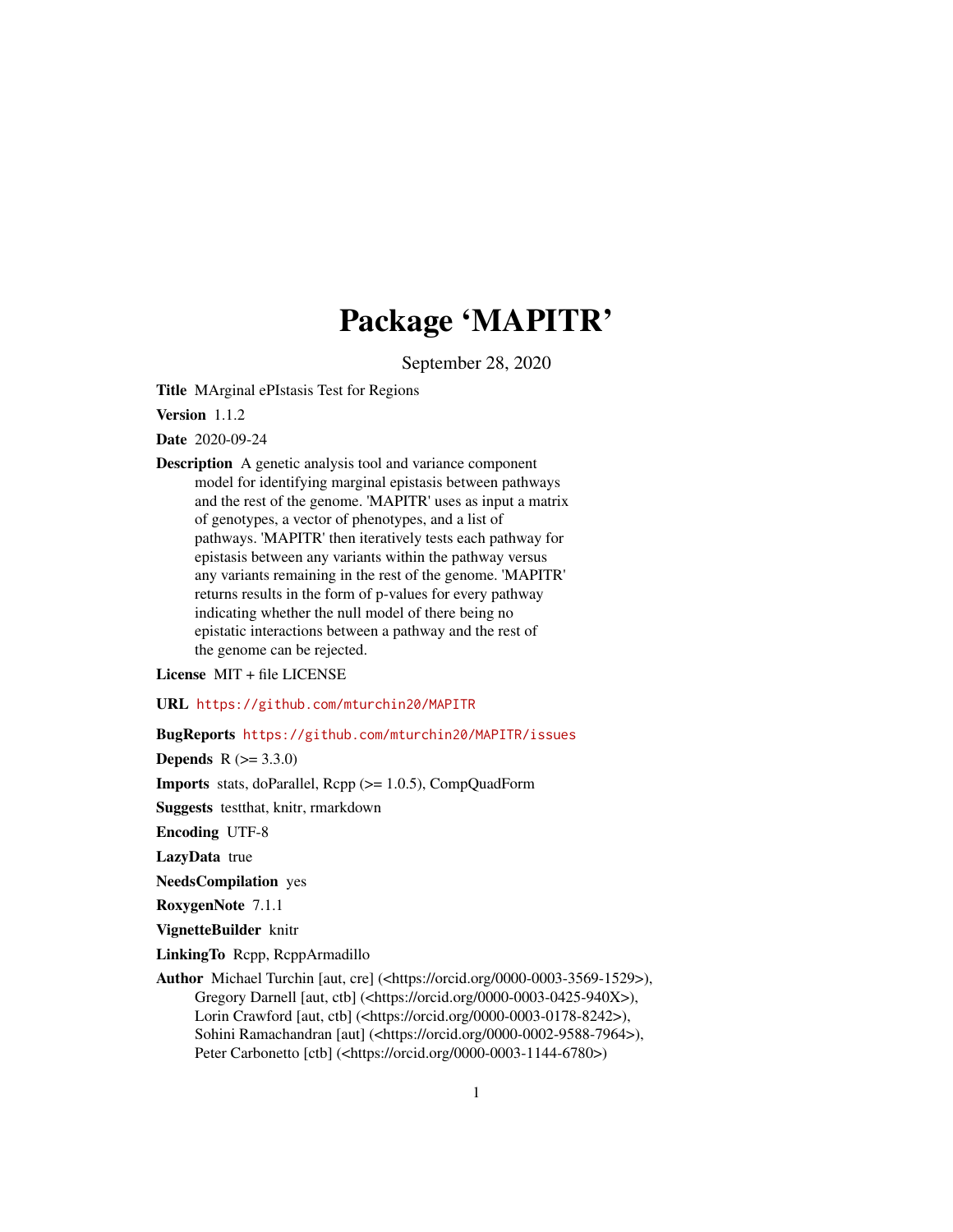<span id="page-1-0"></span>Maintainer Michael Turchin <michael\_turchin@brown.edu>

Repository CRAN

Date/Publication 2020-09-28 13:20:12 UTC

## R topics documented:

| Index |  |
|-------|--|

MAPITR *MArginal ePIstasis Test for Regions (*MAPITR*)*

#### Description

Run MAPITR for a group of pathways on a single phenotype and a set of genome-wide SNPs

#### Usage

```
MAPITR(
 Genotypes,
 Phenotype,
 Pathways,
 Covariates = NULL,
 CenterStandardize = TRUE,
 OpenMP = FALSE,
  cores = NULL,
  ...
)
```
#### Arguments

| Genotypes | A n x p matrix containing the genotypes $(0/1/2)$ for all p SNPs across all n<br>individuals. No default value. |
|-----------|-----------------------------------------------------------------------------------------------------------------|
| Phenotype | A vector containing phenotypic values for all individuals being analyzed. No<br>default value.                  |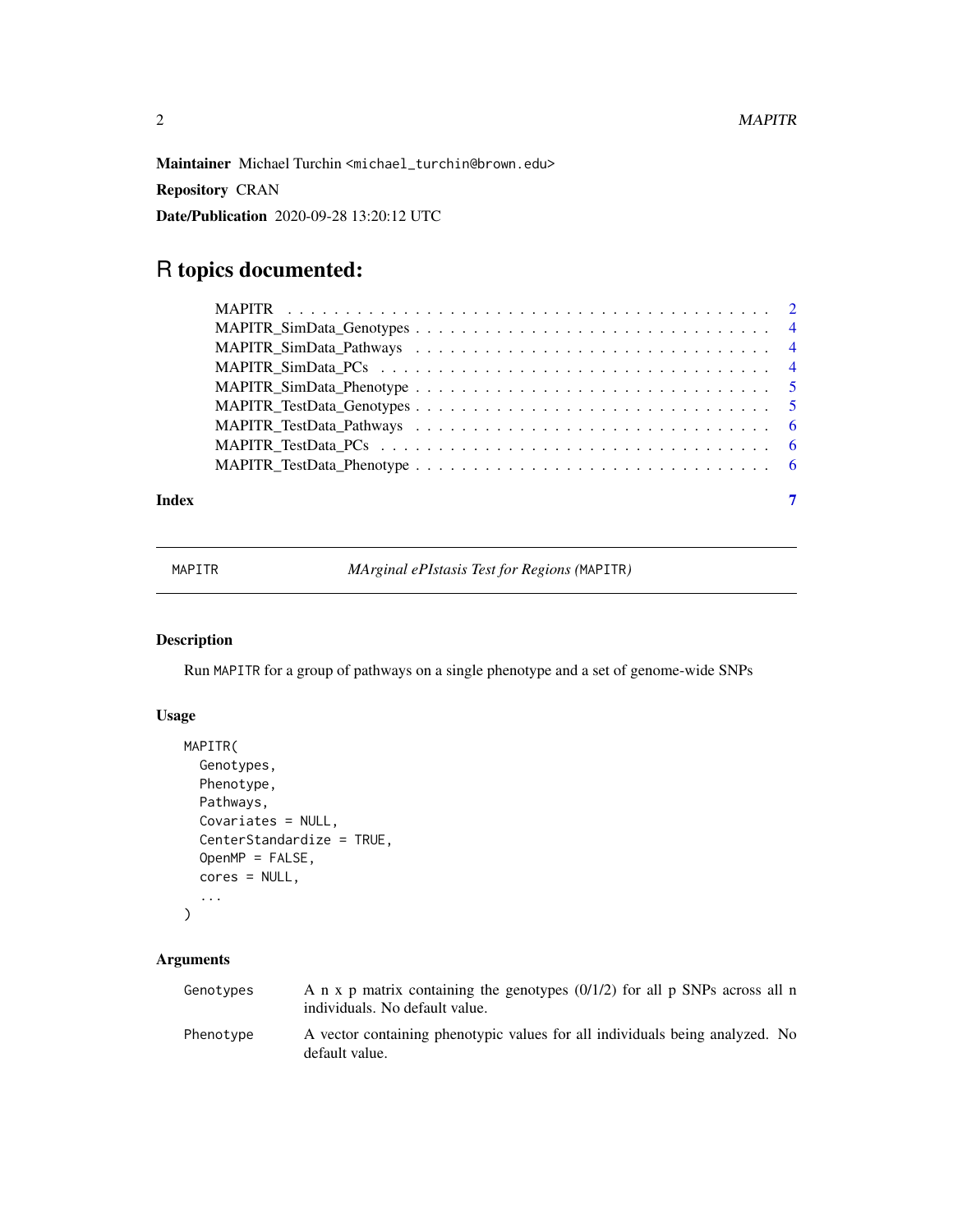| Pathways          | A r x 2 matrix containing the pathway names and then a comma-separated list of<br>the Genotypes column indices representing each SNP in the associated pathway.<br>Note, this second column of comma-separated indices are the numeric positions<br>for each SNP in Genotypes and not the SNP IDs or column names. No default<br>value.                                                                           |  |
|-------------------|-------------------------------------------------------------------------------------------------------------------------------------------------------------------------------------------------------------------------------------------------------------------------------------------------------------------------------------------------------------------------------------------------------------------|--|
| Covariates        | A n x q matrix containing any q additional covariates that should be included<br>in the M-projection matrix of the model. See Turchin et al. 2020 for details.<br>Note that these are covariates which are applied to both sides of the model, ie<br>the phenotype as well as the genotypes. A y-intercept term is automatically<br>included and does not need to be part of this n x q matrix. No default value. |  |
| CenterStandardize |                                                                                                                                                                                                                                                                                                                                                                                                                   |  |
|                   | A logical TRUE/FALSE flag that indicates whether the genotype matrix Genotypes<br>should be centered and standardized before analysis. This is a recommended<br>step. Indicate FALSE if this is a preprocessing step that has already been done<br>prior to running MAPITR. The default value is TRUE.                                                                                                            |  |
| OpenMP            | A logical TRUE/FALSE flag that indicates whether OpenMP versions of MAPITR<br>should be implemented. OpenMP versions of the underlying Rcpp code will run<br>more quickly, but requires the user to be operating an R version that has been<br>installed with OpenMP access. The default value is FALSE.                                                                                                          |  |
| cores             | A numeric value providing the expected number of cores if the OpenMP version<br>of the code is being used. parallel: : detectCores() is used by default to<br>assign this variable when no value is given. A value generally should only be<br>given when needing finer control of the code or for testing purposes. The default<br>value is NULL.                                                                |  |
| .                 | Additional optional arguments.                                                                                                                                                                                                                                                                                                                                                                                    |  |

#### Value

A list containing two entries. First, a dataframe (Results) containing in the first column the list of pathways that were analyzed, in the second column the associated MAPITR p-values for each pathway, in the third column the associated MAPITR variance component estimates for each pathway, and in the fourth column the associated MAPITR PVEs for each pathway. Second, a matrix (Eigenvalues) containing the n associated MAPITR eigenvalues for each pathway per column.

### Examples

```
data(MAPITR_TestData_Genotypes, MAPITR_TestData_Phenotype,
MAPITR_TestData_Pathways)
MAPITROutput <- MAPITR(MAPITR_TestData_Genotypes, MAPITR_TestData_Phenotype,
MAPITR_TestData_Pathways, OpenMP=FALSE)
MAPITROutput$Results
```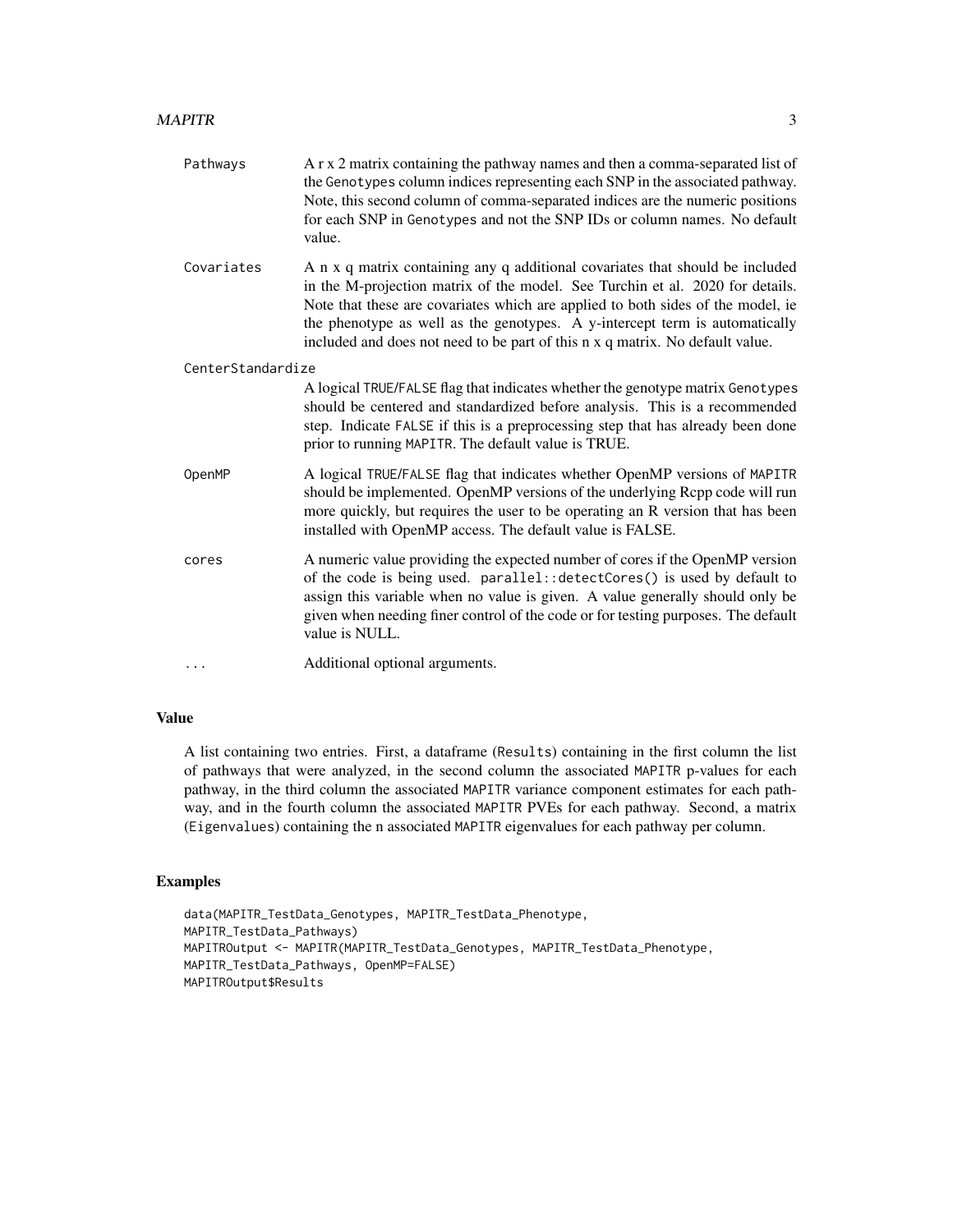<span id="page-3-0"></span>MAPITR\_SimData\_Genotypes

*MAPITR SimData Genotypes*

#### Description

A simulated dataset of genotypes for use in vignettes

#### Format

A data frame with 500 rows (individuals) and 750 variables (SNPs)

#### Source

Manually created

MAPITR\_SimData\_Pathways

*MAPITR SimData Pathways*

#### Description

A simulated set of pathways for use in vignettes

#### Format

A data frame with 5 rows (pathways) and 2 variables (pathway name, comma-separated list of pathway column indices)

#### Source

Manually created

MAPITR\_SimData\_PCs *MAPITR SimData PCs*

#### Description

Top 10 principal components from the simulated genotypes for for use in vignettes

#### Format

A data frame with 500 rows (individuals) and 10 variables (PCs)

#### Source

Manually created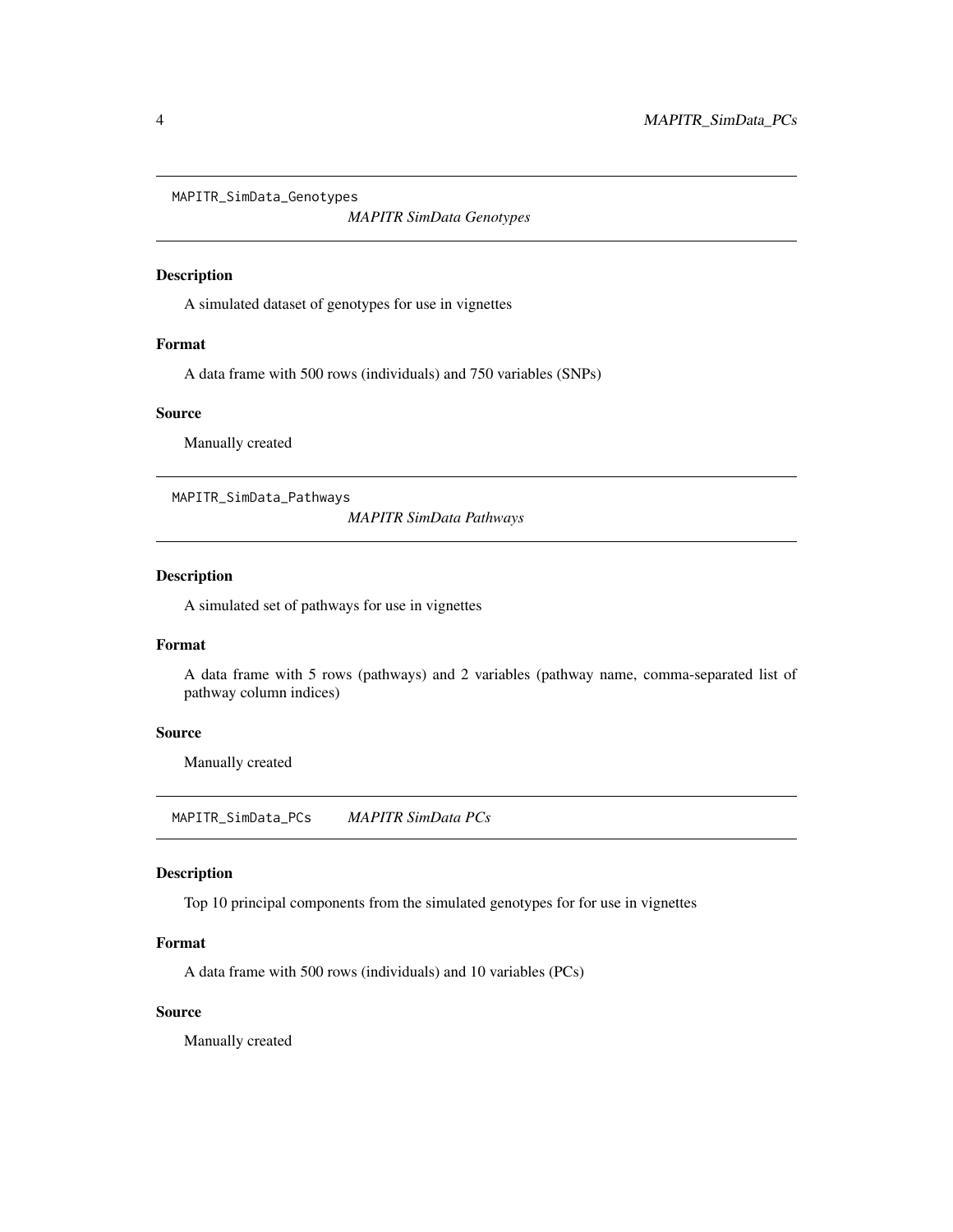<span id="page-4-0"></span>MAPITR\_SimData\_Phenotype

*MAPITR SimData Phenotype*

#### Description

A simulated set of phenotypes for use in vignettes

#### Format

A data frame with 500 rows (individuals) and 1 variables (phenotype)

#### Source

Manually created

MAPITR\_TestData\_Genotypes *MAPITR TestData Genotypes*

### Description

A simulated dataset of genotypes for use in unit tests

#### Format

A data frame with 500 rows (individuals) and 750 variables (SNPs)

#### Source

Manually created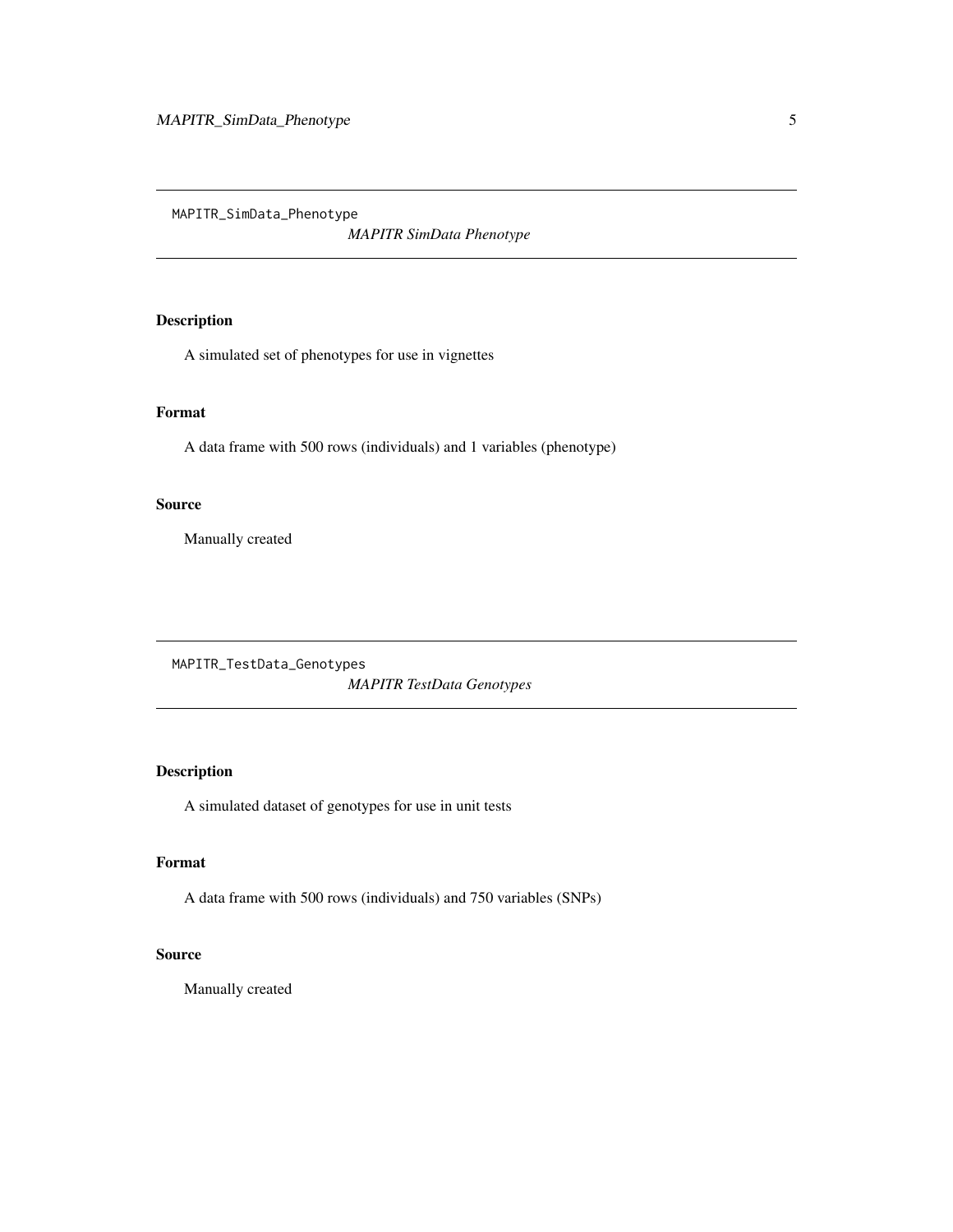<span id="page-5-0"></span>MAPITR\_TestData\_Pathways

*MAPITR TestData Pathways*

#### Description

A simulated set of pathways for use in unit tests

#### Format

A data frame with 5 rows (pathways) and 2 variables (pathway name, comma-separated list of pathway column indices)

#### Source

Manually created

MAPITR\_TestData\_PCs *MAPITR TestData PCs*

#### Description

Top 10 principal components from the simulated genotypes for for use in unit tests

#### Format

A data frame with 500 rows (individuals) and 10 variables (PCs)

#### Source

Manually created

MAPITR\_TestData\_Phenotype

*MAPITR TestData Phenotype*

#### Description

A simulated set of phenotypes for use in unit tests

#### Format

A data frame with 500 rows (individuals) and 1 variables (phenotype)

#### Source

Manually created